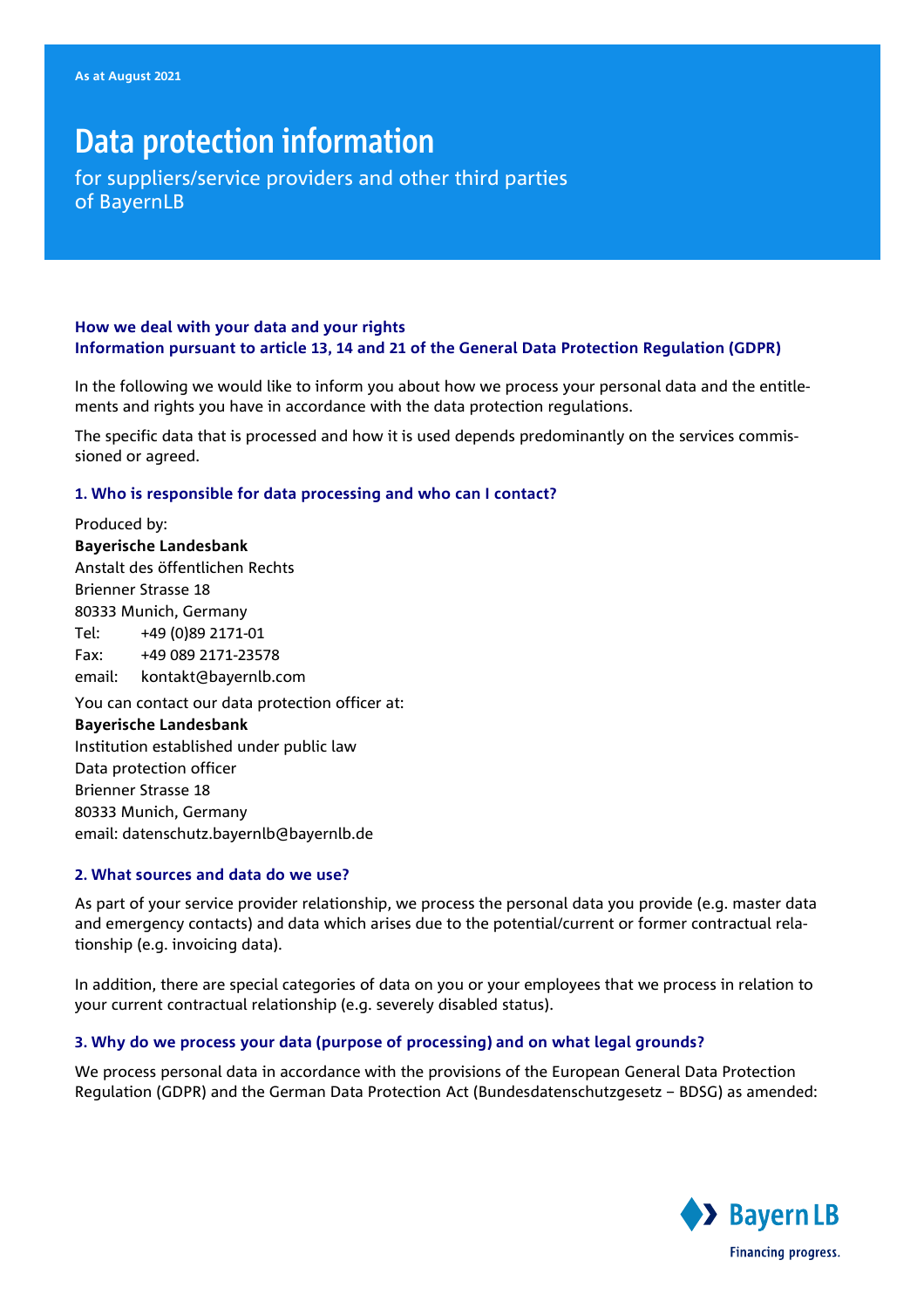## **To establish, execute and terminate a contractual relationship (Art. 6 para. 1 (b) GDPR)**

Personal data is processed and transmitted to fulfil our contract or to perform pre-contractual activities with you and to commission and execute our orders.

This applies in particular to passing on fees and contractual correspondence. Among other things, it may also be necessary to process your data to provide access to buildings or rooms. Without this data, we may, in certain circumstances, be unable to conclude or fulfil the contract with you.<sup>1</sup>

#### **As a result of legal requirements (Art. 6 (1) c GDPR)**

In addition, we as a bank are subject to a range of statutory obligations, i.e. legal requirements (e.g. the German Banking Act, the German Commercial Code and German tax law) and banking supervisory regulations (e.g. from the European Central Bank, the European Banking Authority, the Deutsche Bundesbank and the German Federal Financial Supervisory Authority). This applies in particular to complying with record-keeping, information and reporting obligations, to the extent this is required due to laws and standards, including related text documents (such as correspondence) that are created and archived electronically.

## **Data processing for the purposes of management and security of the system (Art. 6 para. 1 (f) GDPR)**

In accordance with the applicable statutory provisions on data security, a range of your data is processed to ensure the management and security of the system, such as to manage user IDs, allocate hard and software to system users and ensure the system's security. This includes related text documents created and archived electronically (such as correspondence). If this data is not processed, the system cannot be operated securely and therefore you will be unable to provide services at our organisation. Furthermore, we process your data to manage business and refine supplier management.

## **Data processing in the case of legal disputes (Art. 6 para. 1 (f) GDPR)**

If a legal dispute arises during the service provider relationship or after it has ended, the data required for the purposes of prosecution will be processed on our part to ensure claims are protected, asserted and defended.

#### **4. Who gets my data?**

Within the Bank, your data is provided to the units that need it to fulfil our contractual and legal obligations.

With regard to passing on data to recipients outside the Bank the following applies: we may only pass on information about you or your employees if the law allows it, the data subjects have consented, fulfilling the contract or implementing pre-contractual activities requires it or we are authorised to do so to protect legitimate interests on our part or on the part of third parties. Personal data in the individual case may be transmitted accordingly to the following bodies, for example:

- Professional associations (e.g. Chambers of Commerce)
- Local authorities and district administrative authorities in administrative police duties (trade authority, etc.)
- Customers and interested parties of the office responsible
- Other internal units
- Persons in a position of trust (e.g. security representative or disabled persons' representative)
- Legal representatives

I

 $1$  This only affects the data that is actually imperative to conclude and/or execute the contract.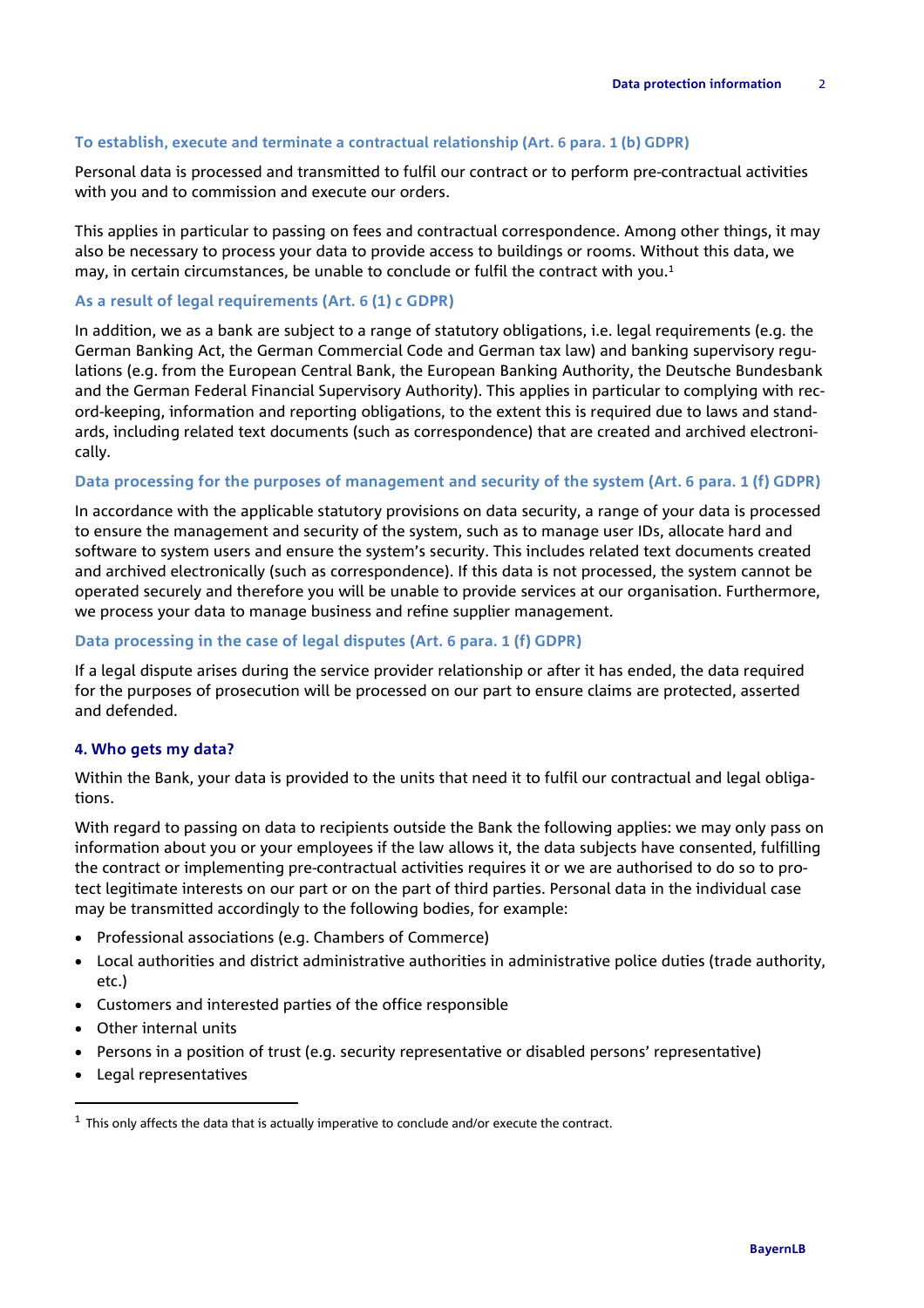- Courts
- Financial institutions dealing with payments to you or a third party

The contract data processors we use (Article 28 GDPR) or other recipients may receive data for these purposes. Such companies may fall under the following categories, for example: commercial lending services, IT services, logistics, printing services, telecommunications, and collection.

## **5. How long will my data be stored?**

To the extent required, we process and store personal data for the duration of our business relationship, which also includes, for example, the initiation and fulfilment of a contract.

Furthermore we are subject to various retention and documentation obligations arising from, for example, the German Commercial Code (HGB), the German Fiscal Code (AO) and the German Banking Act (KWG). The retention and documentation periods stipulated are between two and ten years.

As a result of external tax audits (Section 193 AO), retention periods may also exceed ten years.

Finally, the storage period is also determined by the legal statutes of limitations, which, for example, pursuant to sections 195 et seqq. of the German Civil Code (BGB), are usually three years, but in certain cases can be as long as 30 years.

# **6. Is data transferred to a third country or an international organisation?**

Data is only transferred to a third country (countries outside the European Economic Area - EEA) if it is required for the purpose of the service provider relationship, it is required by law or you have provided us with your consent. We will inform you separately of details where legally required.

## **7. What rights of data protection do I have?**

Every data subject has the right of **access** pursuant to Art. 15 GDPR, the right to **rectification** pursuant to Art. 16 GDPR, the right to **erasure ("right to be forgotten")** pursuant to Art. 17 GDPR, the right to **restriction of processing** pursuant to Art. 18 GDPR and the right to **data portability from** Art. 20 GDPR. The right of access and right of erasure are subject to the limitations in Sections 34 and 35 BDSG. Furthermore the data subject has the **right to lodge a complaint** with a supervisory authority for data protection of their choice (Art. 77 GDPR in conjunction with Section 19 BDSG).

You may withdraw consent granted to us to process personal data at any time. Please note that the withdrawal only applies in the future. Data processing that was performed before the withdrawal remains unaffected.

#### **8. Am I obligated to provide data?**

As part of our service provider contract, you only have to provide the personal data that is required to establish, execute and terminate a contractual relationship or that we are obliged by law to collect. Without this data, we will normally have to refuse to enter into a contractual relationship.

#### **9. To what extent is automated decision-making employed in individual cases?**

We generally do not use any fully automated decision-making process pursuant to Art. 22 GDPR to establish and execute the contractual relationship. If we should use this process in specific cases, you will be informed separately of this, providing this is required by law.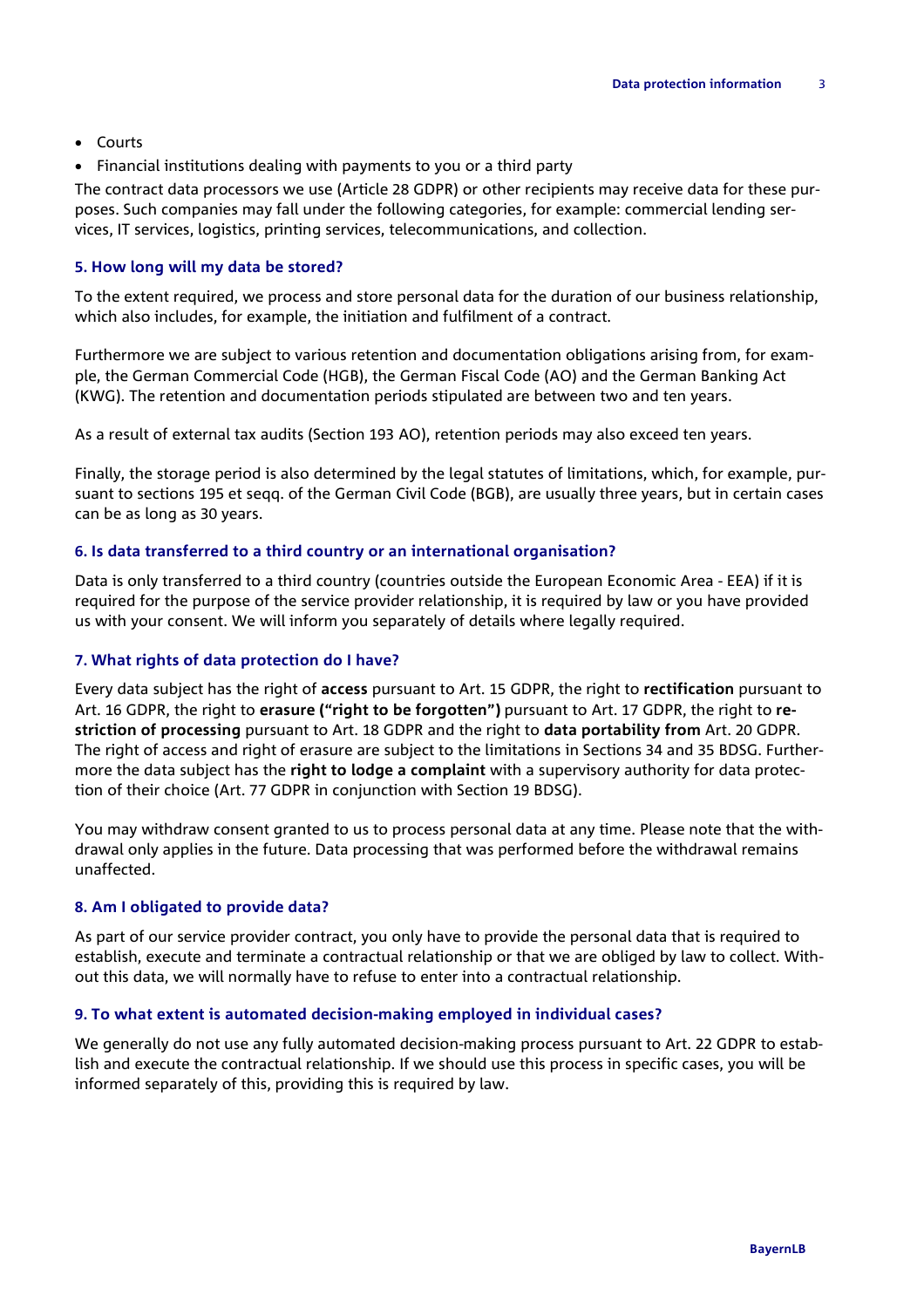# **10. To what extent will my data be used for profiling (scoring)?**

We generally do not use any profiling pursuant to Art. 22 GDPR to establish and execute a contractual relationship. If we should use this process in specific cases, you will be informed separately of this, providing this is required by law.